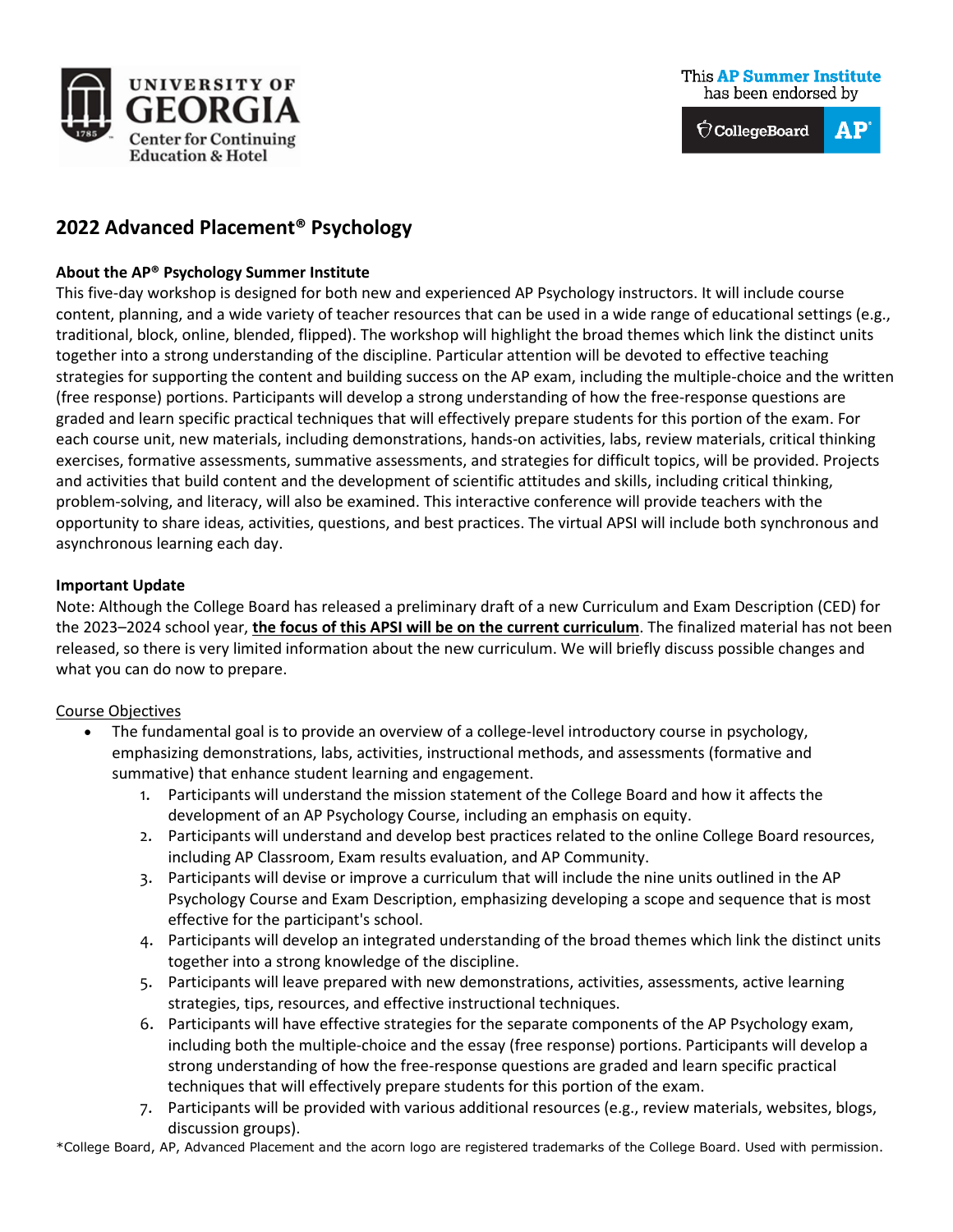The institute participants will leave excited about the prospect of teaching AP psychology, knowledgeable about the discipline and its subfields, and armed with specific ideas and practical information for lectures, demonstrations, discussions, and other activities.

## Tentative Agenda

Below is a brief overview of the agenda. Please note that this is not a detailed agenda, and only a couple of the specific activities, assignments, assessments, projects, and demonstrations are listed. The schedule does not contain all the specific areas within each content unit. The institute will include effective teaching strategies for both content and skills related to the course. Each day will also focus on a set of "tools" for the effective teaching of AP Psychology.

## **Synchronous and Asynchronous Daily Sessions**

## **Day One Synchronous**

- *What to expect in the new CED for 2023–2024*
	- o *A brief discussion of the limited released information about changes to the exam for the 2023–2024 school year.*
	- o *This APSI will focus on the current CED.*
- *Tools for teaching AP Psychology*
	- $\circ$  Strategies and Pedagogical Tools: Identify and explain various instructional strategies and tools, in addition to AP Classroom, that teachers can incorporate in their lesson plans to teach the content and skills in the CED
	- o Textbook Selection
	- o Pacing guide
	- o Supplemental Resources and Technology
- *Tools for teaching vocabulary*
- Introduction and Overview of AP Psychology
	- $\circ$  AP Psychology Course and Exam Description (CED): Discuss each section of the CED and make connections to the Curricular Requirements
	- $\circ$  Course Scope, Sequence, and Calendar Creation: Outline the instructional plan by Unit and Topic in an academic calendar
	- o AP Audit and Course Syllabus, including an equity and access discussion
	- o Opening Activities

Unit 1 Overview: Activities, Assignments, Assessments (formative/summative), Projects, Demonstrations

• Unit 1 - Deep Dive

## **Day One Asynchronous Options**

Please select from the following options and additional options provided at the end of the session. Select the options that are the most helpful for YOUR classroom.

Option 1: Complete the Audit Syllabus (New Teachers only)

Option 2: Create a Personalized Pacing Calendar for the Year (Blank Calendar and Sample Unit Plans in Drive)

Option 3: Explore the CED Choice Board — document in Google Drive

Option 4: Explore the Fenton Google Drive Unit Materials — Google Drive

## **Day One "Homework" – This can be completed during the asynchronous time.**

Review of practice exam questions.

## **Day Two Synchronous**

- *Tools for assessment (formative and summative)*
	- o Instructional Strategies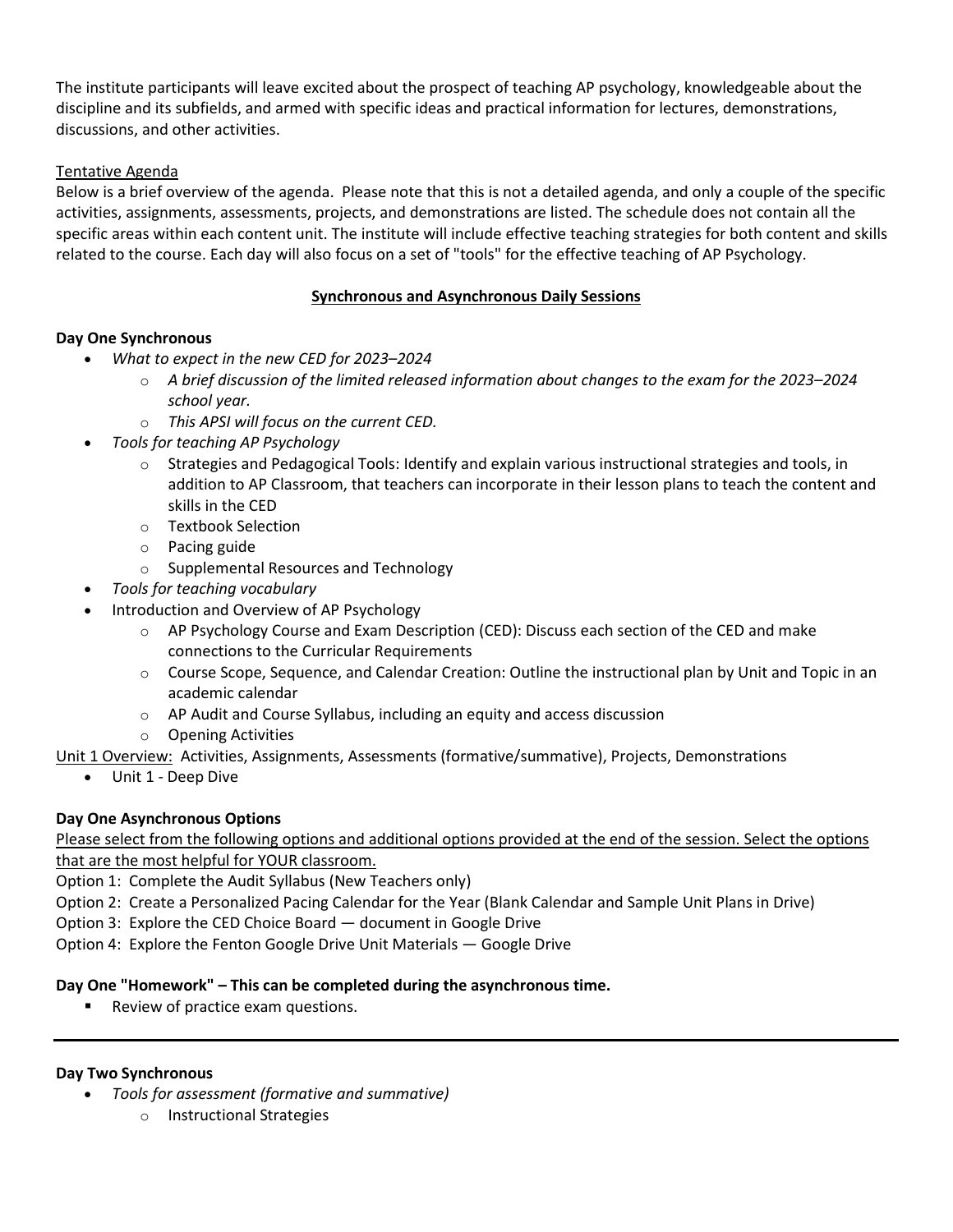- o AP Classroom Resources: Discuss examples of how AP Classroom can be utilized to develop each skill/practice using example student data provided by the College Board and develop lesson plans that reinforce topic and skill connections
- *Tools for teaching AP Psychology*
	- $\circ$  Strategies and Pedagogical Tools: Identify and explain various instructional strategies and tools, in addition to AP Classroom, that teachers can incorporate in their lesson plans to teach the content and skills in the CED
- Units 2 and 3 Overview: Activities, Assignments, Assessments (formative/summative), Projects, Demonstrations

#### **Day Two Asynchronous Options**

Please select from the following options and additional options provided at the end of the session. Select the option(s) that are the most helpful for YOUR classroom.

Option 1: Complete the Audit Syllabus (New Teachers only)

Option 2: Create a Personalized Pacing Calendar for the Year (Blank Calendar and Sample Unit Plans in Drive)

Option 3: Explore the CED Choice Board — document in Google Drive

Option 4: Explore the AP Classroom/Assessment Choice Board — document in Google Drive

Option 5: Explore the Blended Learning Ideas Choice Board — document in Google Drive

Option 6: Explore the Fenton Google Drive Unit Materials — Google Drive

### **Day Two "Homework" — This can be completed during the asynchronous time.**

Review of practice exam questions.

### **Day Three Synchronous**

- *Tools for teaching AP Psychology*
	- o Strategies and Pedagogical Tools: Identify and explain various instructional strategies and tools, in addition to AP Classroom, that teachers can incorporate in their lesson plans to teach the content and skills in the CED
- *Tools for assessment (formative and summative)*
	- o Instructional Strategies
	- $\circ$  AP Classroom Resources: Discuss examples of how AP Classroom can be utilized to develop each skill/practice using example student data provided by the College Board and develop lesson plans that reinforce topic and skill connections
- Units 3, 4, and 5 Overview: Activities, Assignments, Assessments (formative/summative), Projects, Demonstrations

## **Day Three Asynchronous Options**

Please select from the following options and additional options provided at the end of the session. Select the options that are the most helpful for YOUR classroom.

Option 1: Complete the Audit Syllabus (New Teachers only)

Option 2: Create a Personalized Pacing Calendar for the Year (Blank Calendar and Sample Unit Plans in Drive)

Option 3: Explore the CED Choice Board — document in Google Drive

Option 4: Explore the AP Classroom/Assessment Choice Board — document in Google Drive

Option 5: Explore the Blended Learning Ideas Choice Board — document in Google Drive

Option 6: Explore the Fenton Google Drive Unit Materials — Google Drive

#### **Day Three "Homework" — This can be completed during the asynchronous time.**

**Review of practice exam questions.**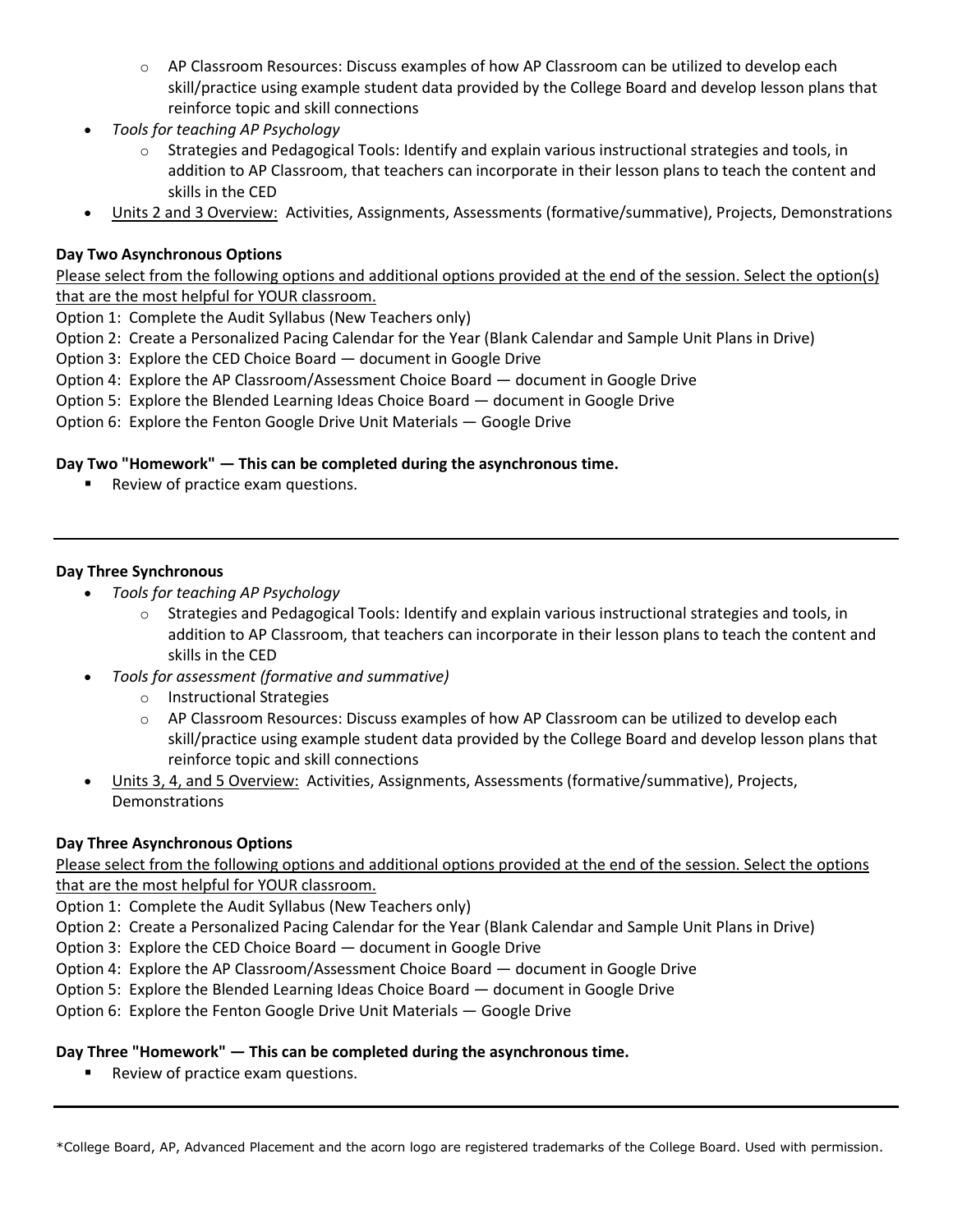### **Day Four Synchronous**

- *Tools for teaching AP Psychology*
	- $\circ$  Strategies and Pedagogical Tools: Identify and explain various instructional strategies and tools, in addition to AP Classroom, that teachers can incorporate in their lesson plans to teach the content and skills in the CED
- *Tools for assessment (formative and summative)*
	- o Instructional Strategies
	- $\circ$  AP Classroom Resources: Discuss examples of how AP Classroom can be utilized to develop each skill/practice using example student data provided by the College Board and develop lesson plans that reinforce topic and skill connections
	- $\circ$  Assess and Reflect: Practice interpreting data within the Instructional Planning Report to identify student strengths and weaknesses and reflect on implications for instruction
- Units 6 and 7 Overview: Activities, Assignments, Assessments (formative/summative), Projects, Demonstrations

### **Day Four Asynchronous Options**

Please select from the following options and additional options provided at the end of the session. Select the options that are the most helpful for YOUR classroom.

Option 1: Complete the Audit Syllabus (New Teachers only)

Option 2: Create a Personalized Pacing Calendar for the Year (Blank Calendar and Sample Unit Plans in Drive)

Option 3: Explore the CED Choice Board — document in Google Drive

Option 4: Explore the AP Classroom/Assessment Choice Board — document in Google Drive

Option 5: Explore the Blended Learning Ideas Choice Board — document in Google Drive

Option 6: Explore the Fenton Google Drive Unit Materials — Google Drive

### **Day Four "Homework" — This can be completed during the asynchronous time.**

Review of practice exam questions.

#### **Day Five Synchronous**

- *Tools for teaching AP Psychology*
	- $\circ$  Strategies and Pedagogical Tools: Identify and explain various instructional strategies and tools, in addition to AP Classroom, that teachers can incorporate in their lesson plans to teach the content and skills in the CED
- *Tools for assessment (formative and summative)*
	- o Instructional Strategies
	- $\circ$  AP Classroom Resources: Discuss examples of how AP Classroom can be utilized to develop each skill/practice using example student data provided by the College Board and develop lesson plans that reinforce topic and skill connections
	- $\circ$  Assess and Reflect: Practice interpreting data within the Instructional Planning Report to identify student strengths and weaknesses and reflect on implications for instruction
- Units 8 and 9 Overview: Activities, Assignments, Assessments (formative/summative), Projects, Demonstrations
- *AP Exam Review*
- *Post AP Exam Instruction*

#### **Day Five Asynchronous Options**

Please select from the following options and additional options provided at the end of the session. Select the options that are the most helpful for YOUR classroom.

Option 1: Complete the Audit Syllabus (New Teachers only)

- Option 2: Create a Personalized Pacing Calendar for the Year (Blank Calendar and Sample Unit Plans in Drive)
- Option 3: Explore the CED Choice Board document in Google Drive
- Option 4: Explore the AP Classroom/Assessment Choice Board document in Google Drive
- Option 5: Explore the Blended Learning Ideas Choice Board document in Google Drive
- Option 6: Explore the Fenton Google Drive Unit Materials Google Drive